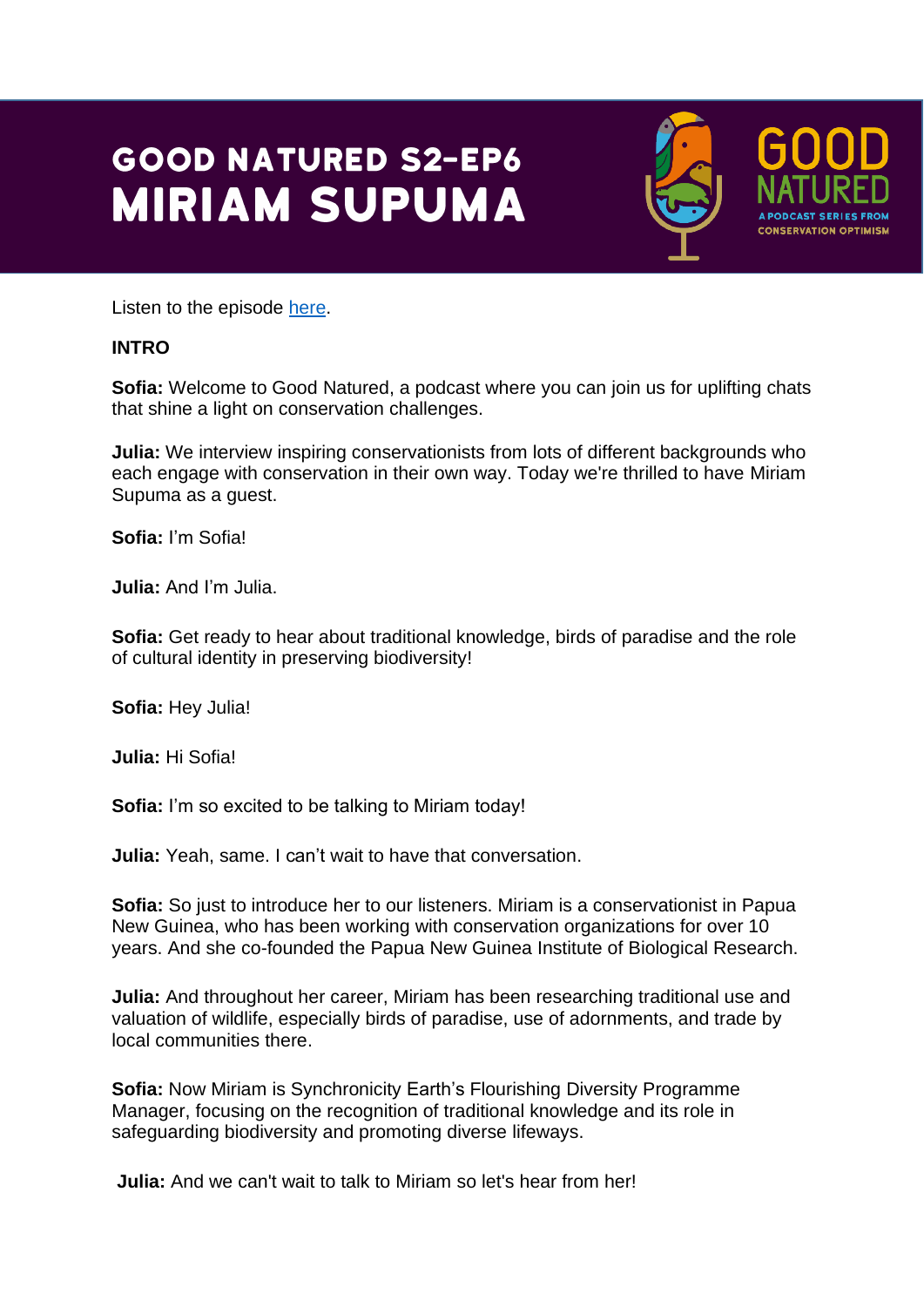#### **INTERVIEW**

**Julia:** Hi, Miriam. It's such a pleasure to have you here with us today for the podcast.

**Miriam:** Thank you Julia! Thank you for having me join the podcast.

#### **Julia: Could you tell us what drove you to becoming a conservationist, but also, I know you work specifically a lot on bird of paradise. So what triggered your interest in that specific species?**

**Miriam:** Well it mostly has to do with where I was brought up. In my early years, growing up, we lived in a very remote part of the country where my father was posted and it was such a privilege to be living in such a remote location and having the freedom to wander and explore. And it was from those early years that I began to have such a fascination for just being outdoors, but also the natural world.

When I was considering what career path to take, conservation wasn't that all appealing to many of the people in my age group. I think at the time, people were looking at becoming lawyers, doctors, engineers, accountants, and conservation or environmental biology was seen as an undervalued profession where you're not geared to be someone with a lot of money. But having said that the point is that it is hard to attract people to go into that career. But when you do have people interested, people going into the career, I found that to be very rewarding. It's only a handful of people who are able to make it a career.

I felt strongly for being involved in the environment and conservation sector. Shortly after graduating from the university of Papua New Guinea I was joining the Wildlife Conservation Society as an intern. And things started to develop from there. I began to develop an interest in the intersect of culture and the environment. It was a few years later, when I was working with the Institute of Biological Research, it was a young NGO working very much with traditional custodians and it was looking at ways to merge or intersect indigenous ways of life and living with the environment, connecting species to culture and conservation. That was what I found fascinating.

And the birds of paradise fitted perfectly within that. I found that the species itself, or the group of birds in the family of paradise today, are so diverse and how local people relate to them as well is also quite diverse. But one common factor which can be seen is that they're so valued and respected for their beauty that they take on the identity of the birds through the richness of the culture. And it's one of the ways in which it is expressed is through the headdresses, which is very fascinating.

**Sofia:** You've worked with local communities in the past to help curb the hunting of the bird of paradise without sacrificing cultural practices, such as these headdress adornments. **So do you think you could tell us a bit more about that work?**

**Miriam:** Thank you for that question. Yes, oftentimes, you know, we live in different parts of the world and sometimes our beliefs and our ways of relating to the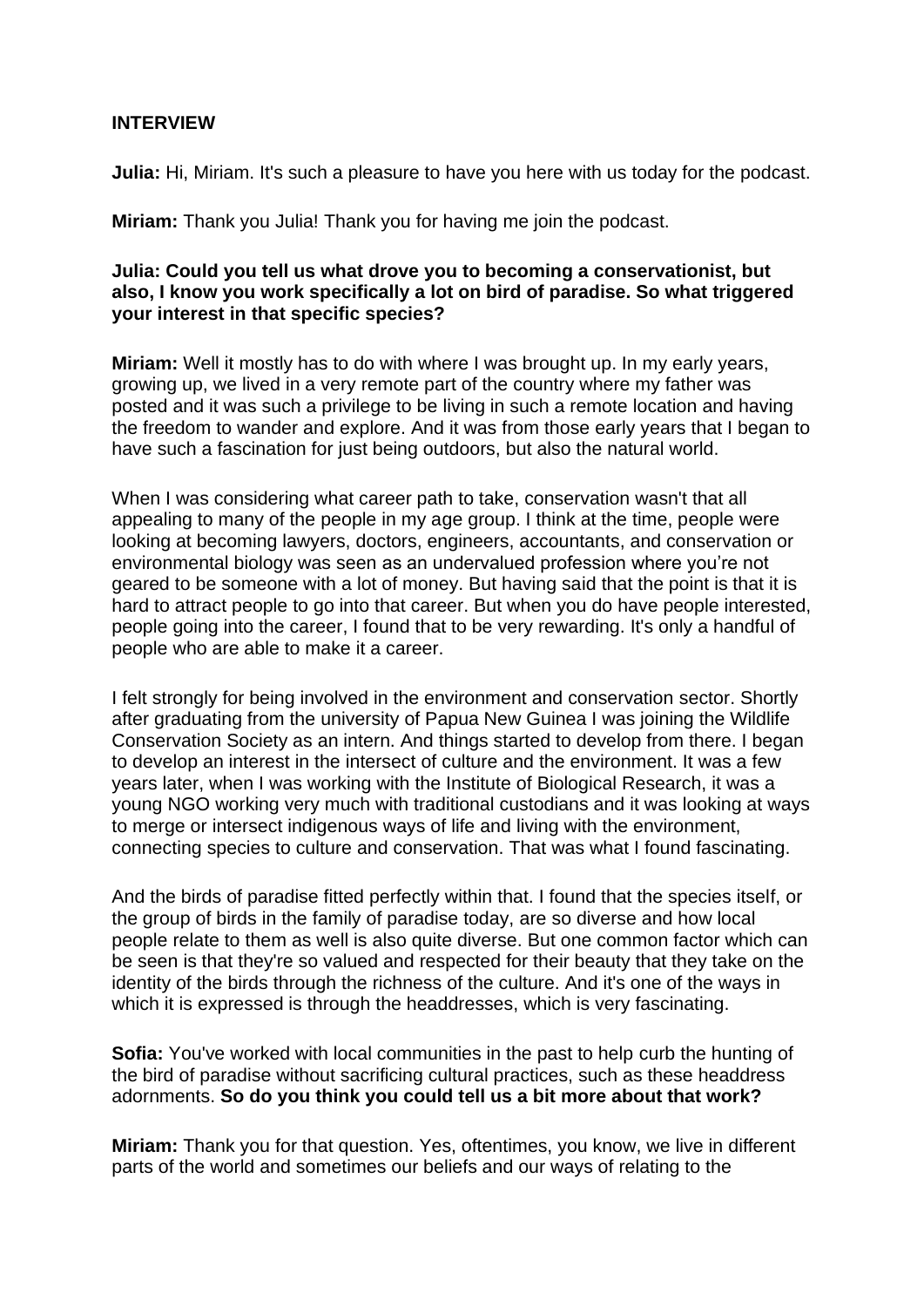environment or to species may vary. With the birds of paradise there's the knowledge associated with them and the connection by the local people in some parts of Papua New Guinea so well known, especially by certain knowledge holders of the communities and an example of that other hunters. They know when the birds come out to display, when they are breeding, they know when the birds are in full plumage, which is usually around the time they're operating, and they know the kind of fruits that the birds eat or what the preference for food is.

So, this knowledge is well known to certain knowledge of holders. And because of that, there are certain statuses associated with it. The connections of the birds to culture is very intricate. In some parts of Papua New Guinea, certain birds of paradise, their local names are bestowed to a son. For example, where I come from the bird of paradise species, the Raggiana, is called Kua Baundo and when the name is given to a young, a boy after birth, it is an honourable name, and it means a status and vitality in life and success. And those names associated try to emulate the species, not only to the birds of paradise but there are other species as well that have that connection.

The interesting thing with the birds of paradise is that it is the males that have full beautiful plumage. The females are dull. And the younger males as well are often dull and can be mistaken for females. But the younger males can be quite active in reproduction at the time. So even if some species are over hunted or within a certain region, you have the young male population coming up to fill up the next recruitment age or age gap. but there are certain factors that are contributing to conservation concerns. And these are related to species that occupy a certain narrow elevation range or have fragmented habitat or are just rare within the landscape. So those are the ones where overharvesting can be of great concern.

**Sofia:** It sounds like you have these really complex things which are interconnected, which are all of the ecological patterns and distributions and natural history life cycles of these birds, and then the enormous cultural importance of the birds as well and the way that these things are intertwined. **Can you talk a little bit about that balance? What is it like to try to balance that as a conservationist?**

**Miriam:** That's a very good question. In my previous work, I should say we tried to encourage local people that culture is important. You can continue to use the birds that are important to you through the expression of cultural identity. It is after all the symbolism of identity when birds are hunted, not only are they used for trade, but they also use to build community ties, strengthened theirs within communities, this was traditionally in the past. But they also provided a means of income to the local people. When birds are worn on headdress, they symbolize the identity of a person wearing it, what culture or what place in Papua New Guinea they come from. Different sorts of headdresses represent different parts of Papua New Guinea. That is all very important.

This can continue to exist. One of the messages we tried to get across to the communities, especially during the cultural events, is to preserve what they already have. If they have a set of headdresses, it is important to preserve that and make sure it is kept well so that it continues to maintain the integrity. And in doing so there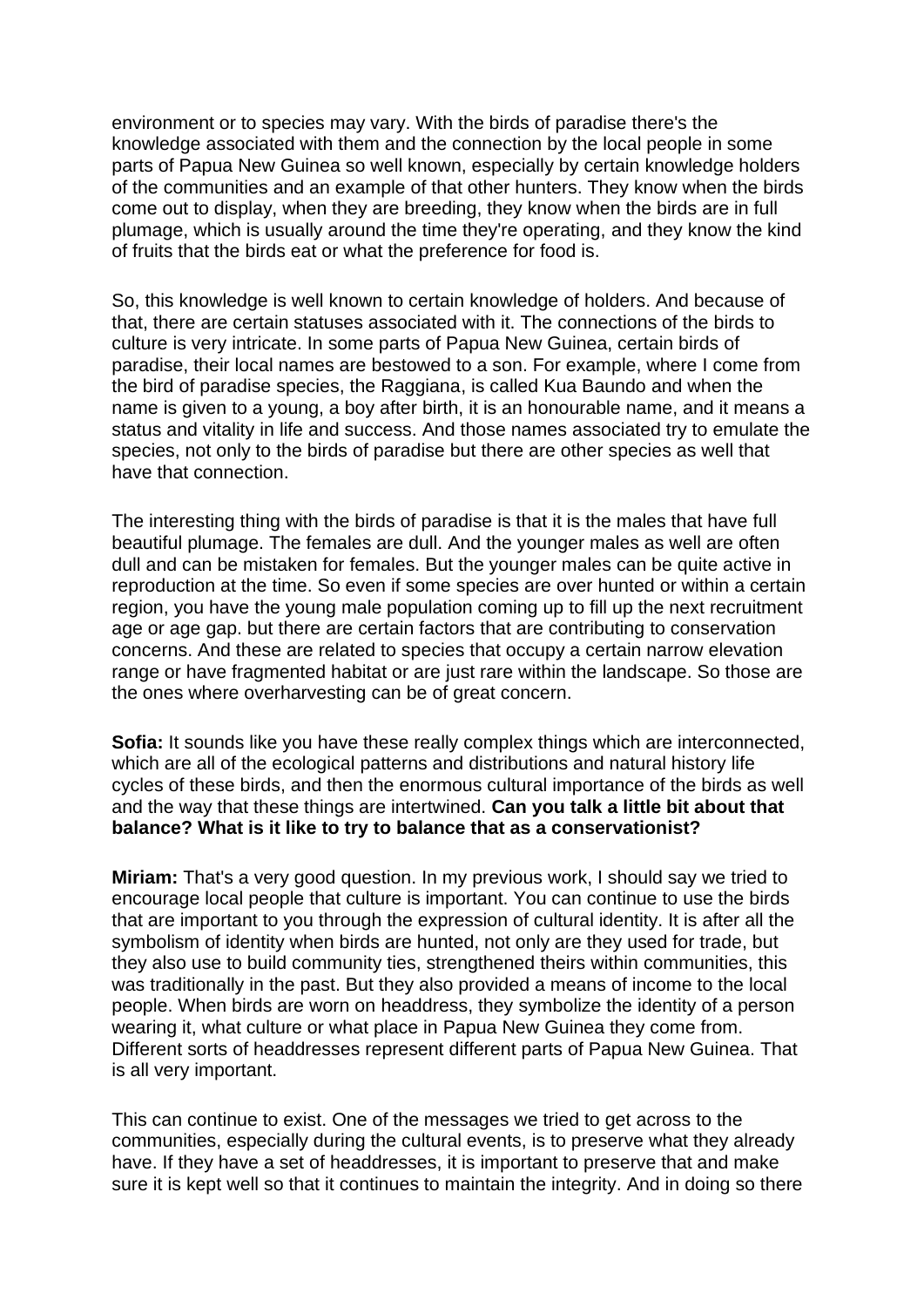will be no need to purchase new additional feathers or plumes to replace the old ones. So that is one way.

The other is that you can continue to be patriotic or prideful of culture. And there's a trend now where I see that there's a lot of Papua New Guineans, especially the younger generation, during cultural events they want to wear more plumages on their headdresses. And oftentimes you can see more than 15 to 20 different birds on the headdresses. And that can be of concern. Having more feathers on the headdresses or different kinds of species does not necessarily authenticate your identity. An identity is often inside you, in what you do, what you carry, and in valuing your connection to your land or your people. That is a sense of identity. But sometimes it is taking on board this materialistic approach, which should not be the case.

**Julia:** I think you've made some really interesting points and that connects quite nicely to the next question we wanted to ask you. And I love all these points around identity! You are now Synchronicity Earth's Flourishing Diversity Programme Manager and you focus on the recognition of traditional knowledge and its role in safeguarding biodiversity, and also promoting diverse lifeways. **And I was wondering if you could dive in a bit more into why it is essential for conservationists all around the world to recognize traditional knowledge.**

Miriam: Traditional knowledge is very important. It is a system of different experiences that are important to the survival of local people and community, especially indigenous societies. This traditional knowledge is very much rooted to the way in which people live their lives, it has helped them survive for hundreds and thousands of years. Traditional knowledge because of the way in which it is does continue to enable people, local people, to persist. It is often very much place-based. It relates to physical boundaries. It relates to governance of resources. It relates to the knowledge associated with the physical environment in which the local people live in.

So, for instance, when there is a disruption in the natural environment, I'll just give an example, if there's logging that has happened in a community, to an extent that you have say 50% of the forest logged out, that can also take away the knowledge that people hold in connection to the environment. For instance, you lose the name of a tree, the physical tree, when the tree is lost, you might have a name, but the tree is no longer there to make a reference to. And while the tree may exist somewhere else in another part of the country that knowledge associated with the tree, or the body of language or knowledge associated with the place is lost. That is why traditional knowledge is very important. It contains information that is important to a community. There's so much information that is retained in traditional knowledge.

Sofia: I was actually reading another interview you did where you discussed the links between language and environmental knowledge. So the ways that for example, linguistic diversity and biodiversity can be linked. **Do you think you could tell us a bit more about this, about how words can influence our understanding of nature?**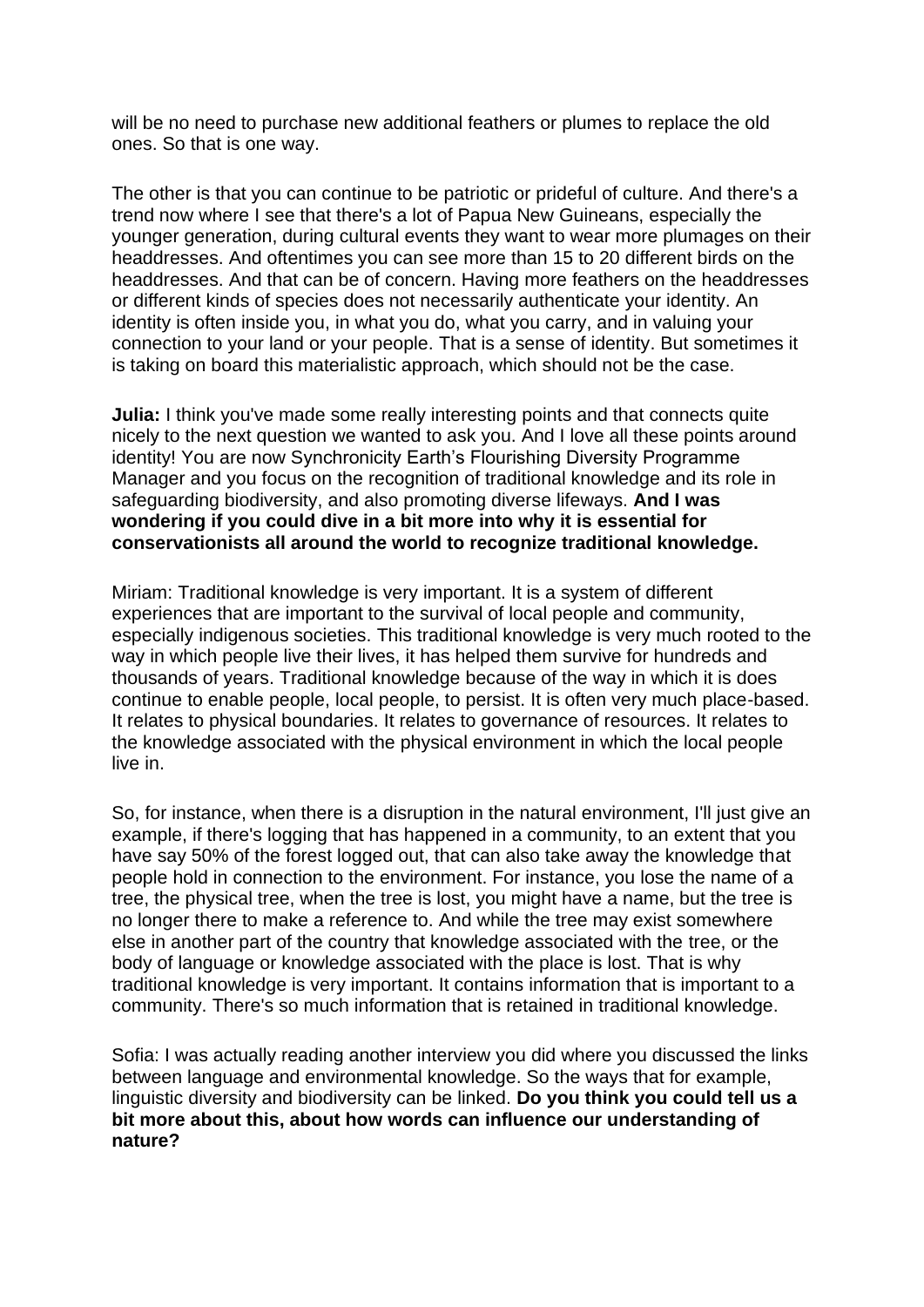**Miriam:** As a personal experience, I do not know my language and I'm not often proud of it but I am aware that there are other Papua New Guineans who can speak in that language very well but that does not mean that they know the names of all the trees in the language, different kinds of trees or birds or plants.

That is one of the challenges of maintaining that is that we don't have enough Papua New Guineans who show an interest in documenting this diverse knowledge. And if we can encourage Papua New Guineans to document such important knowledge, have them have them in repositories for future reference, it might not seem important now but it is very important in that this historical knowledge spending beyond hundreds of years but they also, within those knowledge, they may contain links or clues to understanding current biodiversity.

We have 800 languages or more in the country. And one of the factors that is, I think, a two-edged sword is that the current education system that we have in which English has taught us a major, main language, a mode of communication in classrooms. Just to give you a typical example in a rural setting, you would have an eight-year-old kid going to class during the day to learn lessons in English and then he goes back in the afternoon to continue his way of life, maybe do his chores and chat with his parents in the local language. If he does that every year, that's eight hours a day in class. And less hours at home. So he is missing out on that inter exchange between himself and his parents compared to what he would traditionally in the past do like accompanying his father going, hunting and learning from the father. So there's a loss in language and loss in knowledge associated with different ways of teaching over the years.

#### **Sofia**: **Overall, what are some of the challenges that conservationists face in Papua New Guinea?**

**Miriam:** There are a number of challenges. Papua New Guinea is quite a large island. It shares a border with Papua in Indonesia. But Papua New Guinea alone, much of the areas, the interior, there are no road networks. I guess this works to some advantage in terms of having some forest intact, but for conservationists, this means logistics become challenging to go into these remote areas to do work and the cost is quite high.

The other challenging aspect is that many, well I should say that is the other aspect of it, is having more of the right people become conservationists. Having the kind of support that would continue to keep them there. And one of the challenges we have seen having worked with the NGO sector is that sometimes in the donor world there is support for projects but not enough support to pay salaries for staff. And oftentimes this can be one of the main factors- in driving committed conservationists to work in other sectors outside of conservation.

**Julia:** And I just want it to jump in as well because I think one thing you just said before is about the importance of having more conservationists. **And we have a question that we ask all our guests, which is, is there another conservationist**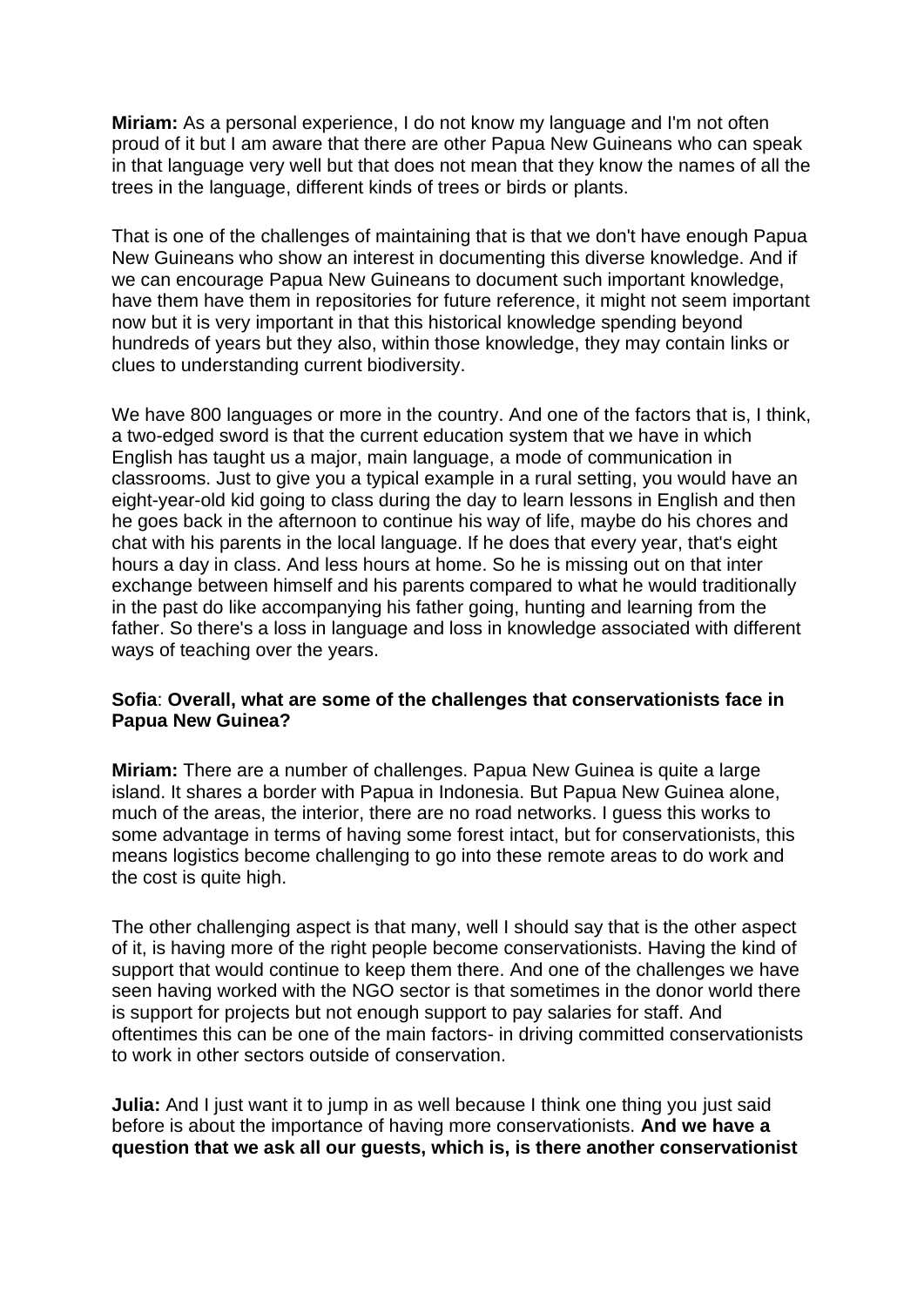#### **that you found particularly inspiring? And if so, who is that person and why do you find them inspiring?**

**Miriam:** That's a very good question. Of course, there are many scientists abroad, but I often like to support local people who I know, because we've experienced a lot of challenges in the country.

So, one of the conservationists I found inspiring is a young female colleague who's working in the freshwater conservation field. And this particular person that I'm referring to is Yolarnie Amepou. She's got a small NGO called the Piku Biodiversity Network, working with communities along the Southern coast on freshwater turtles.

And I liked the approach wherein she and the community work together helping identify nesting sites of turtles and ensuring that they are protected. But also, they integrate the learning of the turtles in their natural habitat and the awareness of conservation into the local school curriculum for the different levels so that it breaches the gap of what we talked about the loss of knowledge. The kids can still learn from their parents when they go back home, but they can see the connection of the environment through the curriculum that they learned in school. So, I think that's an interesting, and a great approach of integrating science as well as traditional knowledge from the community.

**Sofia:** I'm glad to know that there are such inspiring conservationists working in the Papa new Guinea context. **Our last question is, do you feel optimistic about the future of nature and if so, why? Or if not, why not?**

**Miriam:** We should feel optimistic. I think being hopeful helps us to diversify ways of embracing our environment, but also seeking ways to safeguard the environment and protect it in its essence in which in this case, I refer to nature in the holistic way, not just plants and animals, the people within their life weights, the culture, the traditional knowledge associated with it.

If we are not so hopeful then we are left with nothing. So sometimes we should be looking to have that hope in us to have something to look forward to. Otherwise, it's going to be a dreary world out there. So, I think I am very optimistic. I think this is what we should have. We should be having confidence that whatever little effort we put in it contributes to something positive. It might not be quite obvious, or we may not see the result in say five years, but any incremental effort directed in a positive way should in my view, contribute to something that is positive and reciprocal in nature in the nature and the environment that we live in.

**Sofia:** That is such a lovely answer. I'm quite taken aback. That was such a great way of kind of bringing together all of these different threads from different parts of the interview. I mean, I've learned so much during our conversation. Thank you.

**Julia:** Yeah, thank you so much. It was really, really interesting hearing about all the different topics you've covered. Thank you so much for answering all our questions.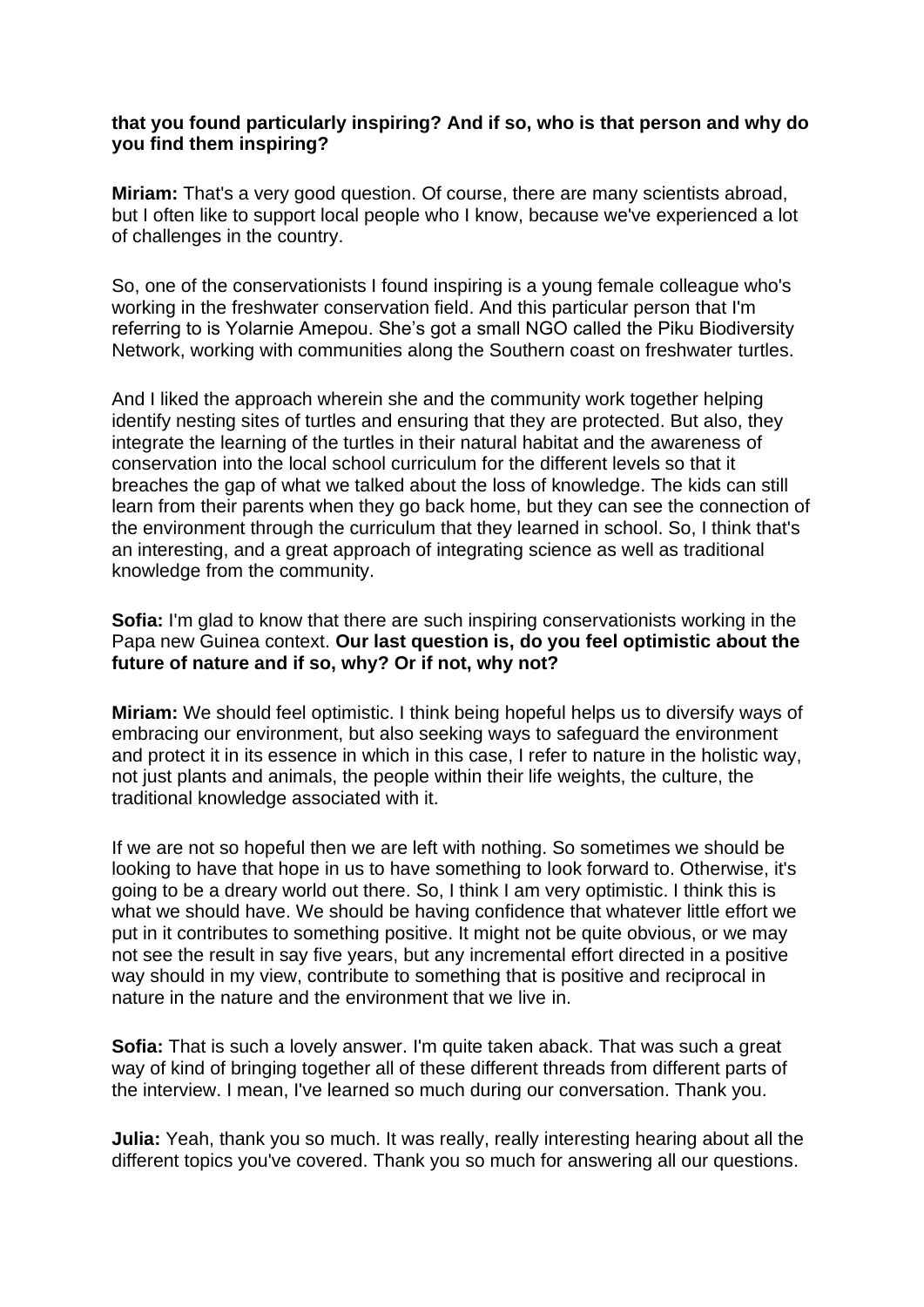**Miriam:** Thank you Julia and Sofia for having me.

## **OUTRO**

**Julia:** Well, I really enjoyed this conversation with Miriam today! I feel like we covered so much ground and she made so many interesting points. I definitely learned a lot. It was a lot of food for thought and one thing that I thought was particularly interesting is how the identity is really tied in with the birds of paradise in the communities and how there was this concept of what you're wearing in terms of like the species you might have on your headdress might have a specific meaning, but also the more species you might have could be associated with like having a certain status and how it was important to remind people that it wasn't necessarily the case and that you could wear less species and still have that status and identity.

But also, I loved when she mentioned that kids could be named after certain species of bird of paradise, and then it had that specific meaning associated with it. So I thought that was quite interesting when she mentioned these different points.

**Sofia:** Definitely, I loved all of that! I also thought it was so interesting how she talked about language and the way language, including how names could really influence our understanding of biodiversity. And so the way that these traditional languages can really contain so much information about the natural world, which can then be lost.

**Julia:** Yeah. And I think that's something that is so important at the moment because we really seeing a lot of languages slowly disappearing. And, you know, we often think of species becoming extended, but actually languages can become extinct too. And even just looking at my own country, looking at France, we have certain languages that are less and less used nowadays. Like people in Brittany have their own language or in the Basque country and so I think there's so much power as well in preserving languages so that we keep these specific words and that knowledge, because there's so much information in them.

**Sofia**: Absolutely! And I loved the way that she talked about the past and the future, and the importance of maintaining that past and that cultural identity, and it sort of was exemplified in the way that she was talking about these headdresses. Simultaneously preserving these old headdresses and looking after them and making sure that they stayed usable, but at the same time thinking about how best to produce new ones.

**Julia:** And I mean, of course, that also ties in, you know, with fast fashion and what we're seeing here as well, just thinking of this concept that we we've reached a point in the world where we think that we need to buy new things. And again, that kind of show a certain status if you're able to just have a new outfit every day. And actually, how now we're reverting and saying like, look, we need to really consider slow fashion instead of that fast fashion trend and really wear and buy things that might be more long lasting. It's, it's really thinking of that sustainability as well. So, it was interesting to hear that parallel with the headdresses as well in Papua New Guinea.